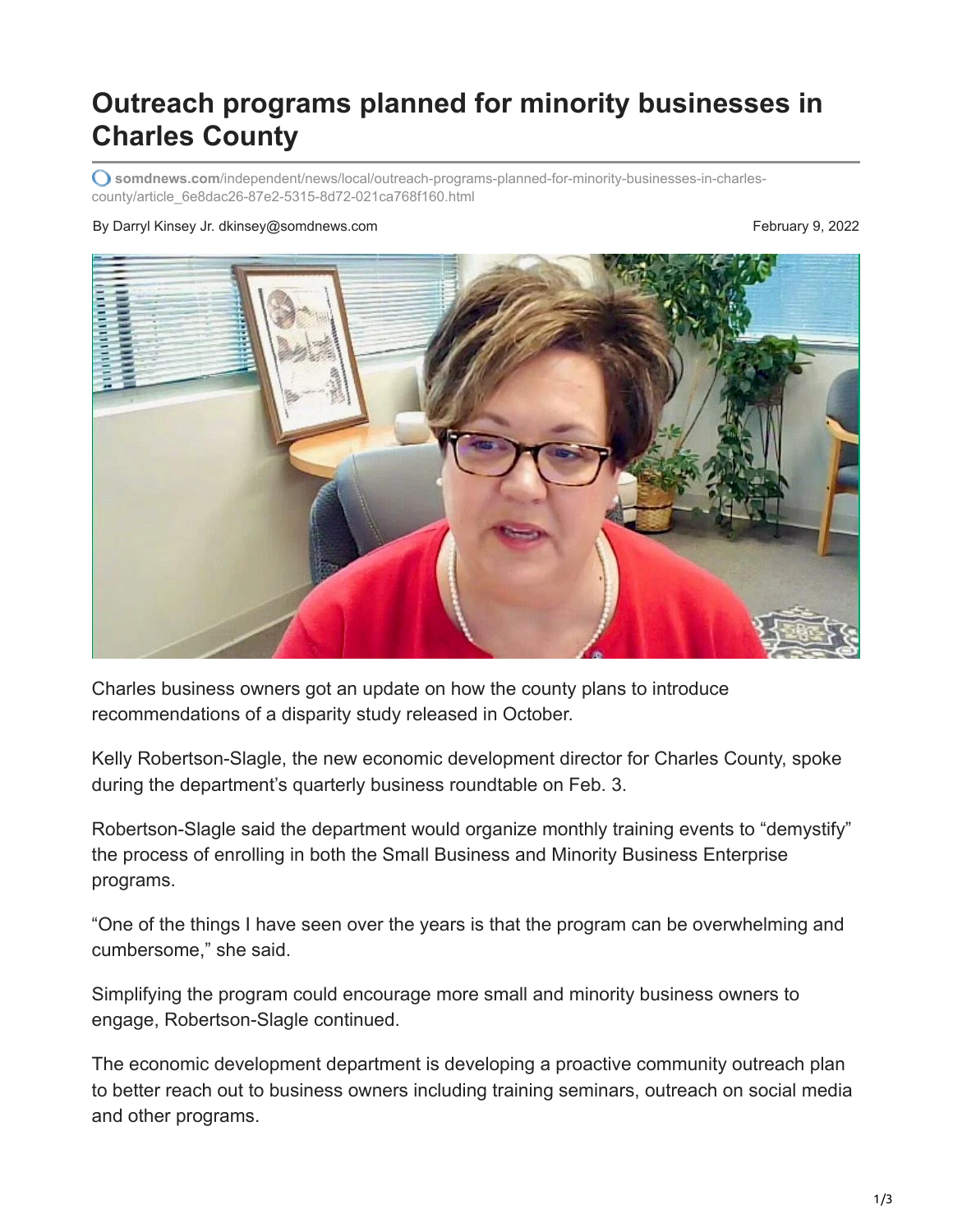The department also hopes to enhance the county's race-neutral small local business setaside program by increasing the number of firms participating from 201 to 250 by the end of the year.

Improving outreach was one of the recommendations of a disparity study performed by Atlanta-based law and public policy consulting firm Griffin & Strong. The study found a significant underutilization of minority and women-owned business enterprises in contract work across several business categories in Charles County.

Griffin & Strong also provided several recommendations for mending underutilization of minority and women-owned businesses such as limiting the use of on-call contractors and setting annual aspirational goals in addition to increasing community outreach.

A summary of the plan as well as a link to the full text can be found on [meetcharlescounty.com/](http://meetcharlescounty.com/).

A full implementation plan based on recommendations made by the study will be unveiled at a later date.

Taylor Yewell, chief of development, briefed business owners on a tax credit that would create an "incentive to revive and revitalize properties in the county."

The Commercial Real Property Improvement and Rehabilitation Tax Credit was approved by county commissioners in December and took effect on Jan. 29. The tax credit applies to commercial properties based on an improved assessed value of between \$100,000 and \$3 million.

The increase in value would be determined by the Maryland Department of Assessments and Taxation. The credit is scheduled to phase-out over five years.

Yewell said an application for business owners who wish to apply would be available soon.

The credit would only apply to county taxes, but Yewell said the towns of Indian Head and La Plata are interested in applying their own versions of the tax credit in their own tax codes.

Business owners also received an update on the ongoing process to rezone areas around the Maryland Airport for business use.

The comprehensive plan amendment to return some 500 acres of land around the airport to business use was approved in October. The next step is a zoning text amendment, which Yewell said could take between a year and 18 months, and "probably longer."

However, Yewell cautioned that much of the land within those 500 acres was unusable.

"Much of the land is undevelopable due to steep slopes and protected areas," Yewell said during the meeting, adding that he didn't expect to see "dense development" in the area.